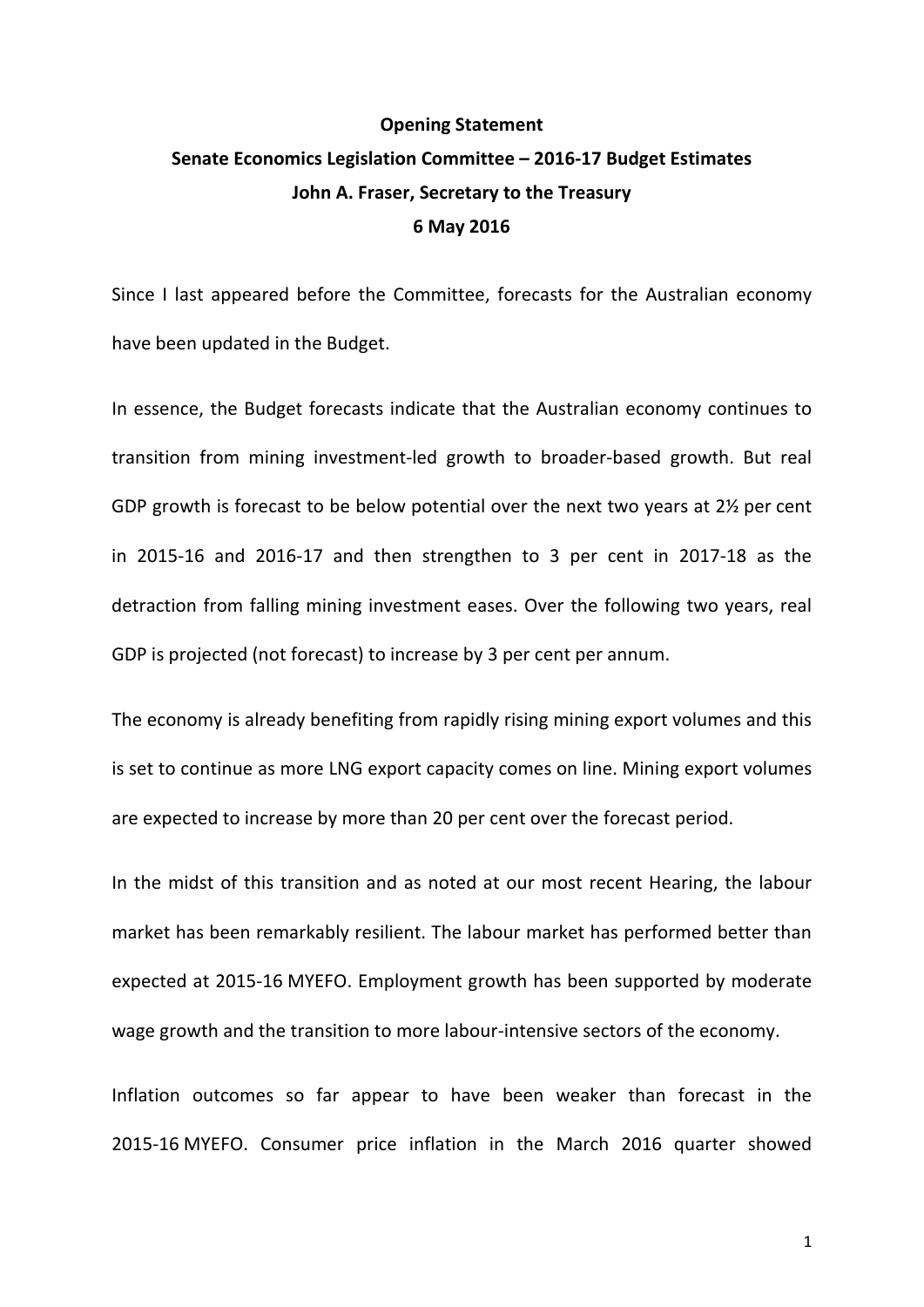broad-based weakness that was reflected in the very weak underlying inflation outcome. In that context, the Reserve Bank Board decided to reduce the cash rate by 25 basis points to 1.75 per cent, the lowest setting on record.

Reports from across Australia indicate that activity in New South Wales and Victoria remain strongest, while activity in Tasmania has also picked up. The Northern Territory and the Australian Capital Territory are performing reasonably well and Queensland is performing better than expected a year ago supported by a pick-up in construction activity around Brisbane. South Australia continues to remain soft, and there are clear signs that activity in Western Australia is weaker than expected.

Globally, growth is forecast to be weaker than 2015-16 MYEFO. The United States has had a slow start to the year but there are tentative signs of a pick-up in Europe. China's growth continues to moderate, but remains relatively strong compared with most other major economies.

## **I want to focus my comments today on the risks to the global outlook.**

Risks to the global growth outlook are present in both advanced and emerging market economies as global uncertainties increase. This message was made clear at the latest meeting of the G20 Finance Ministers and Central Bank Governors in April where the outlook for growth was assessed to remain modest and uneven.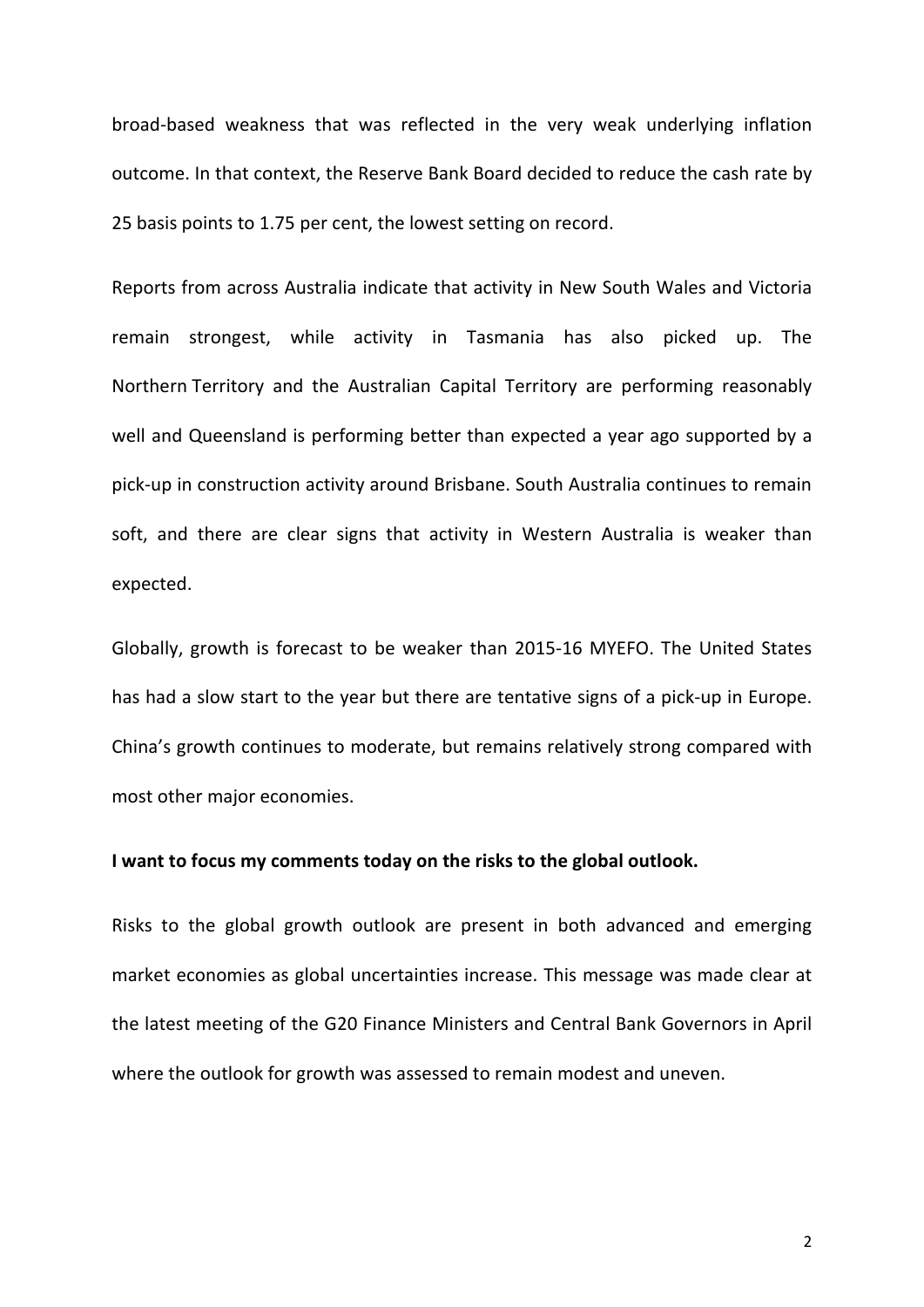As also noted previously, significantly for Australia are the uncertainties around the implications of the transition in the Chinese economy from investment-led to consumption and services-led growth given the exposure of Australia and its major trading partners to China. And while China's economic transition is expected to contribute to more sustainable growth over the longer term, Chinese domestic consumption and a growing service sector is unlikely to fully offset the decline in investment and a slowing industrial sector in the near and medium term.

There will be opportunities for Australia in this transition. Our past trade has predominantly been focused on demand for our commodities. Trade with China as it transitions to a consumer-led economy will be more focused on demand for our services. We also expect a growing investment relationship with China, building off a strong base and further boosted by the China-Australia Free Trade Agreement.

A sharper than expected slowdown in Chinese growth, however, would have significant implications for our economy and the region. This is because China is Australia's number one export market and import supplier. Globally, China is one of the main trading partners for more than 100 economies which account for about 80 per cent of world GDP; so a slowing China will have far reaching effects around the world.

There are risks of renewed volatility in financial markets, which we saw earlier this year. That volatility can reflect concerns in equity and credit markets as to whether the outlook for current global growth will be strong enough to drive corporate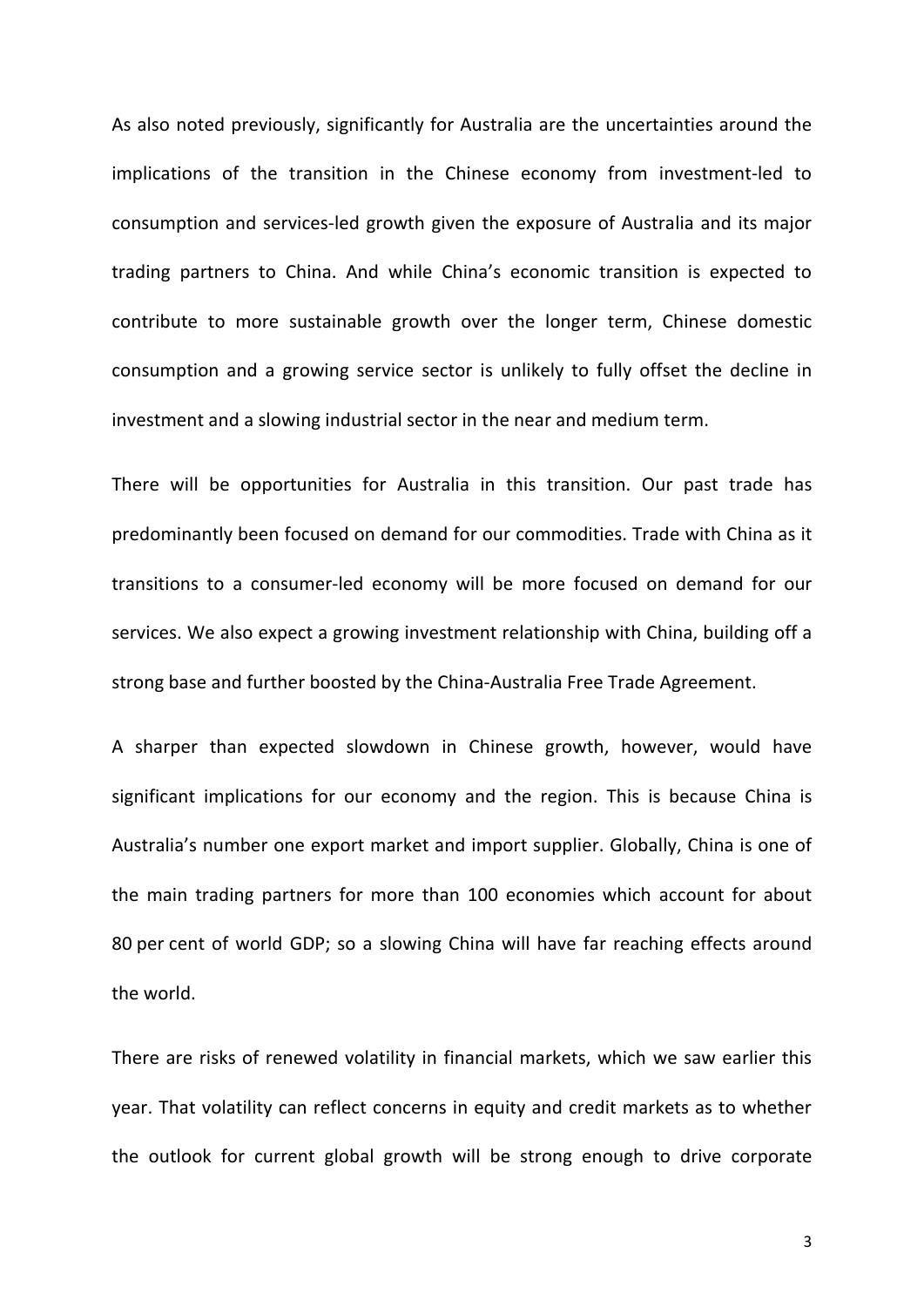earnings and maintain low default rates in order to sustain current valuations. Such bouts of volatility have adversely impacted the financial conditions faced by businesses and households in key global economies.

Banks globally also continue to hold more capital than they did prior to the global financial crisis. However, a number of major economies continue to face financial challenges, particularly the euro area, Japan and a range of emerging market economies. Significant debt has been raised in recent years, particularly in emerging markets, which could also create challenges for both borrowers and lenders in a continued low global growth environment.

Inflation remains low globally reflecting, in part, the impact of low energy costs. I expect inflation in major advanced economies to remain below policy targets for at least in the near term and monetary policy in major advanced economies to remain accommodative for some time yet. Significantly, expectations for further US Federal Reserve rate rises have been pushed out a little.

There is also the risk that low inflation, coupled with low wages growth and low productivity growth experienced in many advanced economies, could become embedded in lower potential growth over time.

Estimates for long-run potential global growth are also being reconsidered by official forecasters. This partly reflects the ongoing legacy of the global financial crisis which has had long lived effects on investment in productive capital and on labour markets.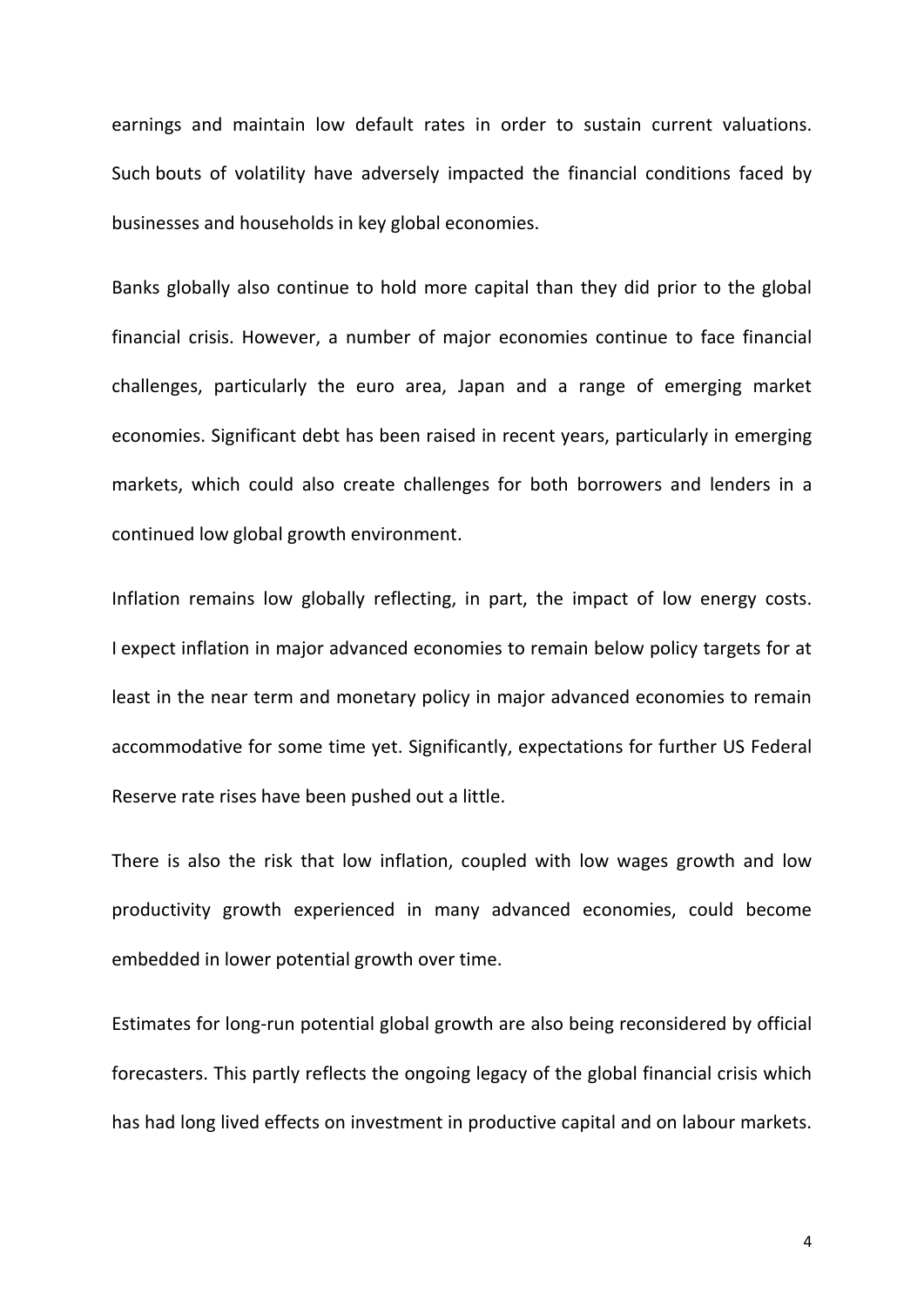In advanced economies, potential growth was slowing even before the global financial crisis.

Contributing to low productivity growth and declining potential growth is the significant transition underway in global demographic conditions. The global population is growing more slowly, and as fertility rates fall and people live for longer, populations are growing older. A number of countries — including Japan, China and Germany — are confronting declining working age populations.

There is also uncertainty about the effect of oil prices on global growth. This is because the response to lower oil and energy prices in 2015 has not been as strong as might be expected based on historical experience. Factors likely to have muted the positive net impact of lower oil prices on global growth include lower global energy investment and a smaller than expected increase in global private consumption, perhaps as consumers save part of the windfall from lower oil prices.

In summary, it is all uncertain. The Budget shows that the Australian economy continues to transition from mining investment-led growth to broader-based growth. As a still relatively small, open economy, global economic conditions are very important to Australia's economic outlook. The fact is that global economic conditions continue to be challenging.

On another matter, Treasury standard practice is not to release costings beyond the forward estimates or for the medium term. On this occasion, the Treasurer has authorised me to provide to the Committee the medium-term estimate of the cost to